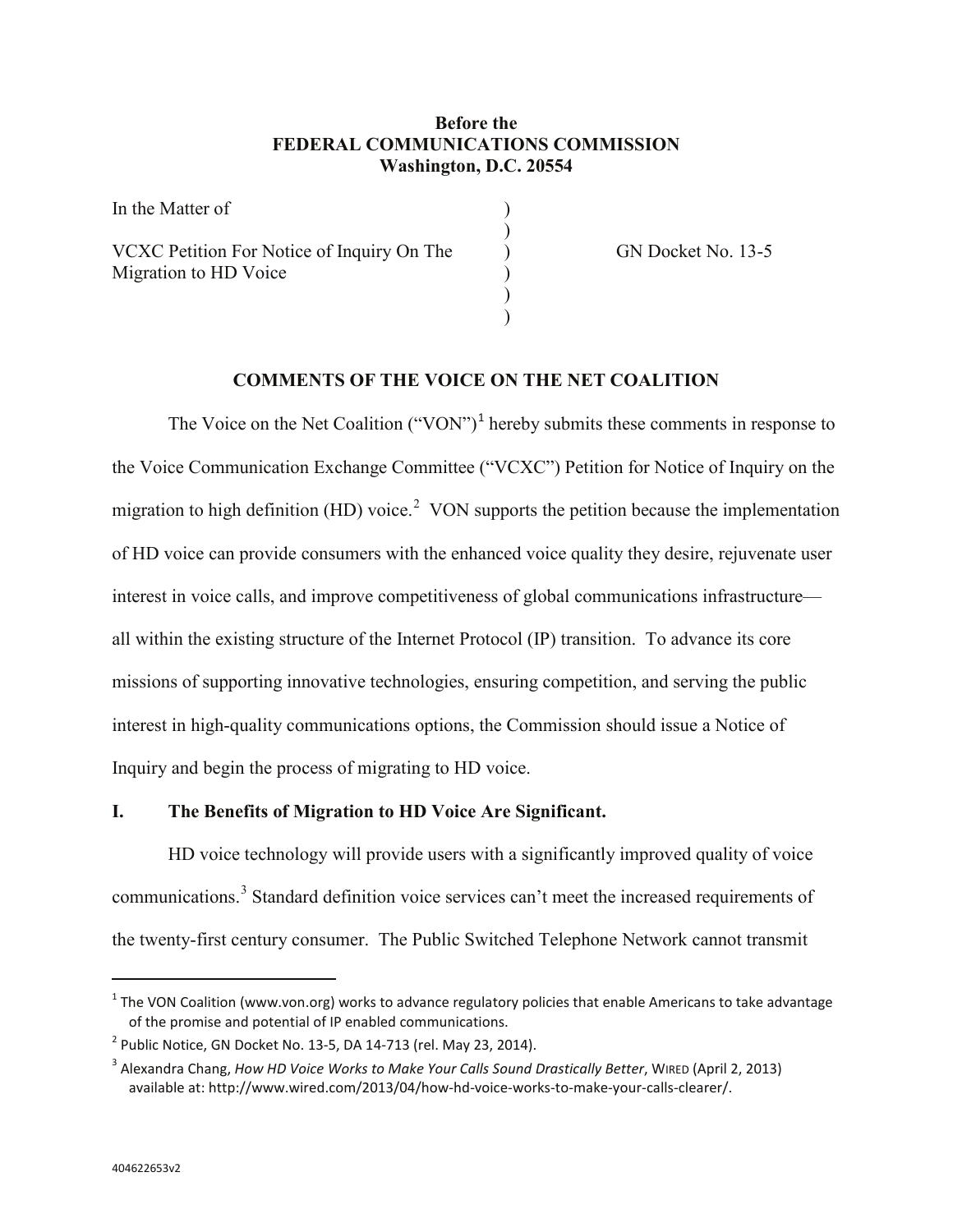most frequencies in the human hearing range, as it covers just 200 Hz to 3,300 Hz.<sup>[4](#page-1-0)</sup> Transition to HD voice technology will double the resolution of calls and transmit frequencies from roughly 70 Hz to 7,000 Hz, a range more closely aligned to the human ear's capabilities.<sup>[5](#page-1-1)</sup>

By providing the listener with a greater range of frequencies, HD voice will allow users to hear nuance and have clarity they've never experienced before. HD voice calls will decrease background noise, lessen misunderstandings, and minimize the need to ask speakers to repeat themselves.<sup>[6](#page-1-2)</sup> These features are particularly important for the elderly or those with a hearing disability. For those who have trouble hearing, HD voice will provide high fidelity calls that are easier to understand. Improved sound quality is also important for those who have a visual impairment, because voice calls can serve as their primary form of communication.

HD voice will also increase revenues needed to upgrade and maintain networks. Since 2000, there has been a 50 percent drop in the use of the  $PSTN$ , which is due, at least in part, to the increasing use of text messaging, email, and Internet-based communications alternatives. HD voice should boost demand for voice services, which in turn will increase revenue for network operators.<sup>[8](#page-1-4)</sup> These revenues can then be re-invested into network upgrades and maintenance, which are vital to ensure long-term infrastructure needs are met.

### **II. The Commission Can Facilitate the Transition to HD Voice**

No individual network operator can implement the shift to HD voice on its own because of the nature of the technology and the interworking of networks. For both parties to receive an

<span id="page-1-3"></span><sup>7</sup> Richard N. Clarke, *The Case For Reforming Regulation of PSTN Voice Services*, 2 J. OF INFORMATION POLICY 287 (2012)

<span id="page-1-0"></span> $4$  *Id.* 

<span id="page-1-1"></span> $<sup>5</sup>$  *Id.*</sup>

<span id="page-1-2"></span><sup>6</sup> Eric A. Taub, *Remedies for Better Cellphone Signal and Quality*, THE NEW YORK TIMES, June 26, 2013, available at: http://www.nytimes.com/2013/06/27/technology/personaltech/remedies-to-enhance-cellphone-signal-andsound-quality.html

<span id="page-1-4"></span><sup>8</sup> *See* Voice Communication Exchange Committee, *FAQ*, (June 19, 2014, 1:45pm), http://vcxc.org/faq.html.